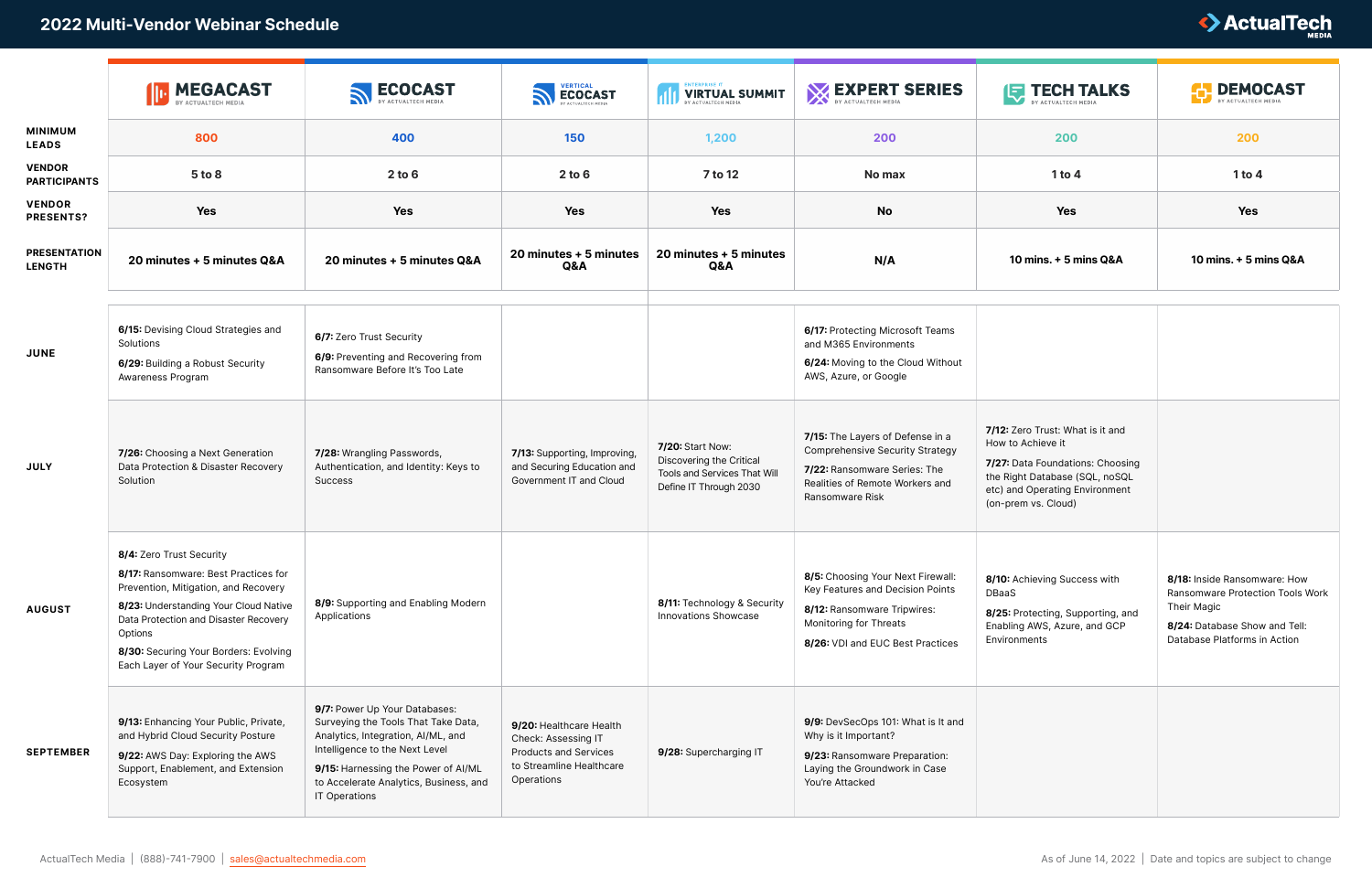|                 | <b>MEGACAST</b><br>   ⊩                                                                                                                                                                               | <b>ECOCAST</b>                                                                                                                                                                                                                                                                | <b>SECOCAST</b>                                                                       | <b>VIRTUAL SUMMIT</b>                                                                                          | BY ACTUALTECH MEDIA                                                                                                                                 | <b>EXPECH TALKS</b> | <b>DEMOCAST</b><br>BY ACTUALTECH MEDI. |
|-----------------|-------------------------------------------------------------------------------------------------------------------------------------------------------------------------------------------------------|-------------------------------------------------------------------------------------------------------------------------------------------------------------------------------------------------------------------------------------------------------------------------------|---------------------------------------------------------------------------------------|----------------------------------------------------------------------------------------------------------------|-----------------------------------------------------------------------------------------------------------------------------------------------------|---------------------|----------------------------------------|
| <b>OCTOBER</b>  | 10/12: Transforming Data Protection,<br>DRaaS, & Disaster Recovery<br>Capabilities<br>10/25: Battling the Ransomware<br>Scourge: Prevention and Recovery                                              | 10/13: Endpoint Management and<br><b>Protection Tools</b><br>10/18: Supporting a Remote Workforce<br>10/20: From the Data Center to the<br>Cloud: Optimizing and Monitoring IT<br>Infrastructure<br>10/27: Cloud Migration Strategies:<br>Avoiding Risk While Transforming IT |                                                                                       |                                                                                                                | 10/14: Ransomware D-Day: Every<br>Minute Counts When the Org is Hit<br>10/21: Ransomware Recovery<br><b>Options: Best Practices Post-</b><br>Attack |                     |                                        |
| <b>NOVEMBER</b> | 11/1: Streamlining, Securing, and<br>Protecting Cloud, IT, and Business<br>Operations<br>11/9: Crafting a Transformed IT<br>Blueprint: Storage, Infrastructure,<br>Cloud, DR, Security, Ops, and More | 11/3: Preventing Phishing Attacks                                                                                                                                                                                                                                             | 11/29: Supporting,<br>Improving, and Securing<br>Finance IT and Cloud<br>Environments | 11/15: 99 Ways to Uplevel<br>IT and Drive Business<br>Results                                                  | 11/4: SD-WAN 101: Introduction &<br><b>Benefits</b><br>11/11: Comparing Public, Private,<br>and Hybrid Clouds: An Enterprise<br>Primer              |                     |                                        |
| <b>DECEMBER</b> | 12/1: All About Cloud: Tools, Products,<br>and Services Critical to Cloud Success                                                                                                                     |                                                                                                                                                                                                                                                                               |                                                                                       | 12/7: Devising Your 2023 IT<br>Strategy: Cloud, Security,<br>Data Protection, and<br>Infrastructure Strategies | 12/2: Effective Ransomware<br>Training: What Works and Why<br>12/16: How to Plan, Monitor,<br>Manage, and Control Cloud Costs                       |                     |                                        |